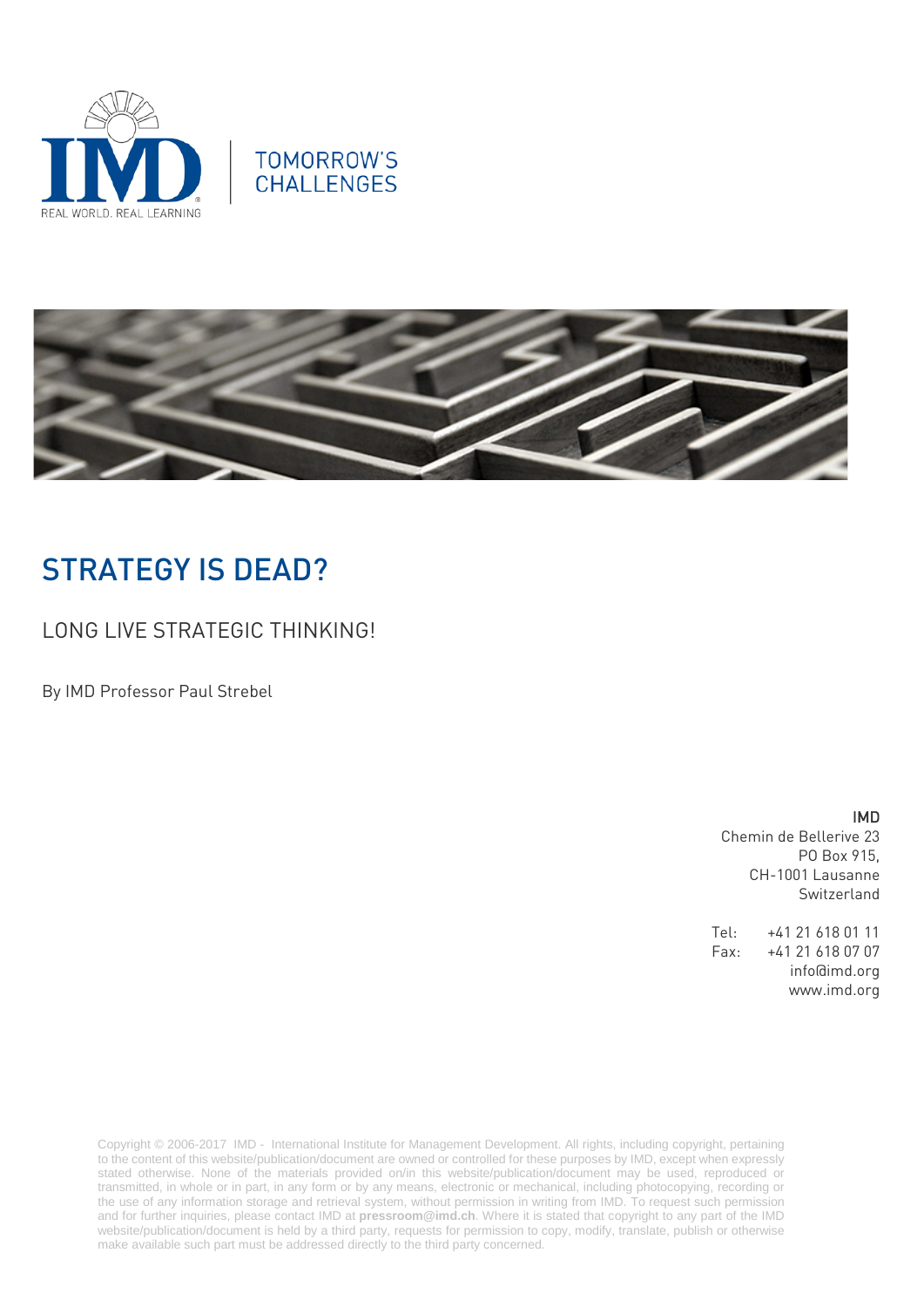Strategy is a dead concept say Bill Fischer and Michael Wade, two of my colleagues at IMD. The world is moving too fast for strategy. Industry boundaries are blurring, new entrants and technologies are emerging in unexpected places. Customers prefer excitement to continuity. In the midst of all this rapid change, strategic positioning in an industry is meaningless. Several big trends like digitalization and the internet of things are massively disrupting established players. What matters is agility and continual innovation.

I couldn't agree more. But strategy is about much more than positioning within an industry. It's also about focusing on the development of unique capabilities that will allow a business to create value in this rapidly changing world. You can't do everything. Even startups have to figure out what will allow them to beat competitors in the pursuit of new opportunities. Startups that can't develop the capability to provide something that customers want and competitors don't have die.

Unfortunately a commitment of time and resources is needed to develop a capability before it's fully clear whether it'll bear fruit. Capabilities depend on a blend of talent, processes and culture, not something that can be conjured up with a snap the fingers. This is why business is about taking well managed risk. If it were just about innovative agility, keeping one's eyes open and taking the next opportunity that emerges, we wouldn't have start-up success rates of only 5 to 10%.

Take the case of Google trying to disrupt the automobile industry with Waymo, its self-driving car project. The Google platform dominates the search market collecting huge amounts of personal information, as well as providing the bulk of its profits with related advertising. It is a leader in mapping the physical environment and connecting that information back to the preferences of users. But developing the "eyes" of a car sensitive to the user is not the same as integrating those eyes into the electronics, mechanics and propulsion of a car. The opportunity is there, but the capability gap is substantial relative to a rival like Tesla.

Deciding on what capabilities to develop now to exploit future market opportunities requires strategic thinking. Yet, so many books have been written on business strategy that there is a fog of confusion about how to do it. Henry Mintzberg and colleagues tried to clarify things by taking readers on a "Strategy Safari" through the jungle of strategic thinking. This reader got lost in the thickets of ten different approaches. For practicing executives, it's most useful to go back to the origins of strategy in the military where it was defined as a set of actions/initiatives designed to reach a longer term objective. In business the longer term objective is profitable growth. Developing the action plan involves three iterative phases of strategic thinking.

### **Diagnostics: Where are we?**

A diagnosis of both the internal and external situation is needed. Tens of frameworks are available often masquerading as all that's needed to develop a strategy. Internally some form of financial analysis is essential to determine where the firm is making money and where it is doing less well. Consultants have developed matrices for classifying business lines in terms of profitability and growth. Sometimes they recommend investment and divestment decisions based on how a business is classified. This can be disastrous if little further analysis is done to see what the else could be done with the business. In addition internally, some form of business model analysis is required to determine the firm's strengths and weaknesses and how these correspond to the financial performance.

Externally, you have to look at what both current and emerging competitors are doing. One of the most popular frameworks is the Five Forces developed by Michael Porter. Originally it was used to decide how a firm should position itself in its industry. As Bill Fischer points out this perspective is grossly myopic in today's fast moving world. However, if the Five Forces are used not to prescribe strategy, but as a dynamic perspective on what's happening competitively, both in terms of the value chain of suppliers, partners, competitors, distributors, customers and especially in terms of new entrants and potential substitutes, it remains useful. The second essential external diagnostic is a market and customer analysis. Where are the growth opportunities? How are customer needs, wants and behaviors evolving? What kind of new market segments are emerging?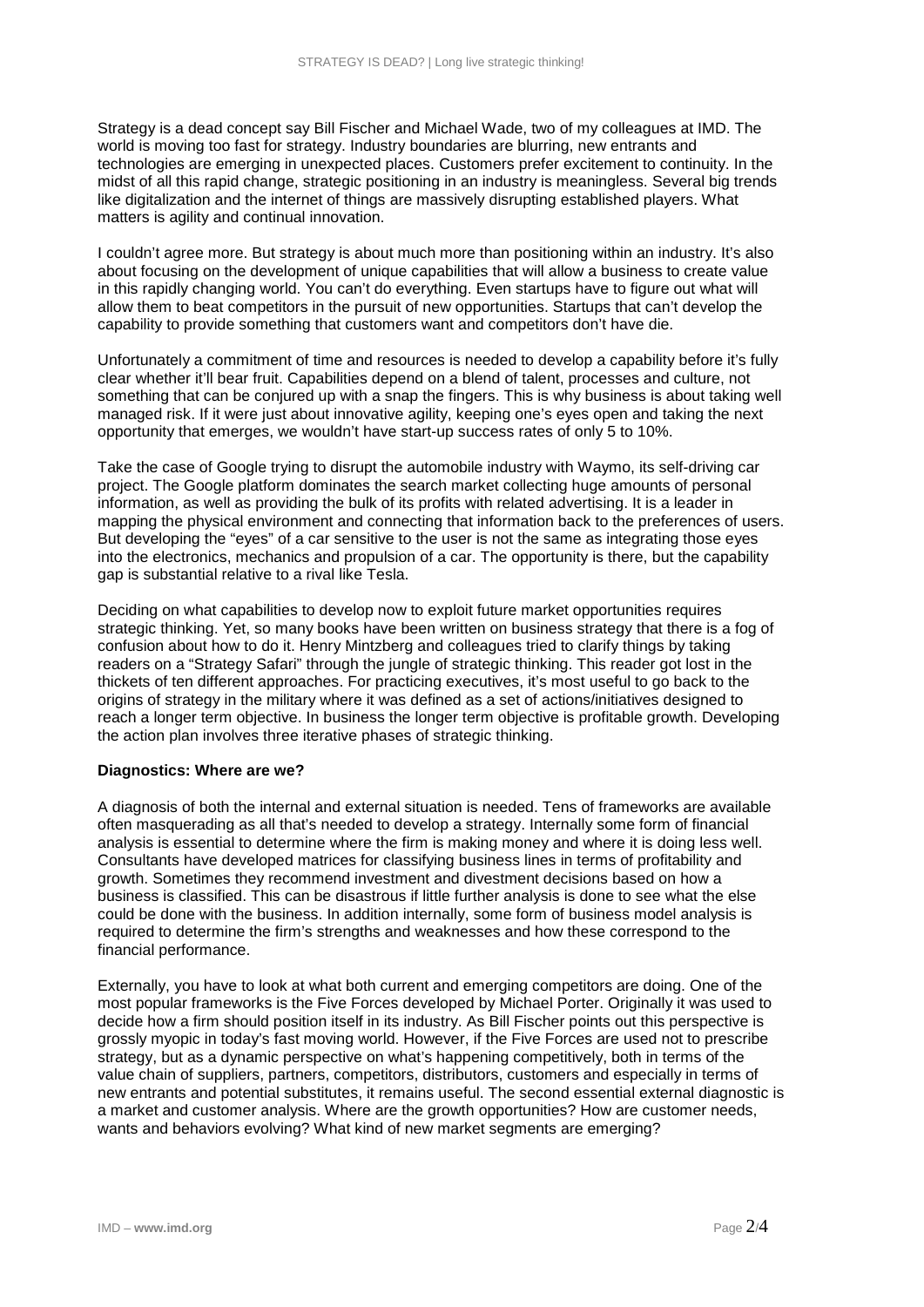### **Alternatives: What might we do?**

Military strategists spend lots of time analysing historical moves in battle and war to open up leaders' minds to the alternatives available for dealing with different situations. In business, strategic alternatives usually get short shrift often being reduced to either cost leadership, differentiation, or disruptive innovation. In IMD's online-based program on [Strategic Thinking](https://www.imd.org/glc/online-business-courses/strategic-thinking/) we ask participants to take three different perspectives to develop their list of strategic alternatives.

Firstly, what kind of performance moves are needed to boost the top and/or bottom line? This involves considering both incremental and radical moves like adjacent markets, new products, segments, operating excellence, portfolio restructuring.

Secondly, what kind of business models are needed to support the performance moves? These can be grouped into a series of business models involving on the one hand an increasing customization of the value proposition, starting with pioneering and moving towards co-creation. And on the other hand, an increasing scope of efficiency in the value delivery system starting with volume efficiency and moving towards eco-system efficiency. Important are the opportunities for outpacing the competition by rapidly combining a new value proposition with a new value delivery system.

Thirdly, what kind of innovative experiments are needed to give the business models a truly competitive edge? Here the open, explorative, agile innovation advocated by Fischer and Wade comes into play. However, not all possibilities are equally relevant. The pay-off to innovation is likely to be greater if it enhances/extends the performance moves and business models being evaluated. This doesn't negate the stand-alone importance of unrelated out-of-the-box experimentation, but it does mean it will be less useful in rejuvenating the existing business.

### **Choice: What should we do?**

Strategy is choice. Leaders have to focus the organization's effort. They have to lead the selection of a limited number of strategic initiatives from the possible alternatives, based on value creating potential versus execution risk. Ideally there should be three sets of initiatives: performance moves for today, new business models for tomorrow and experiments to provide the competitive edge for the day after tomorrow.

Execution risk is key to this choice and depends on how the necessary capabilities and market opportunities will be developed. The challenges are usually underestimated. The culture supporting new capabilities has to be nurtured. Acquisitions have to be integrated. Out-of-the box experiments clashing with the existing culture either have to overcome the integration hurdle or be spun off. Google is set to move its self-driving car project out of the experimental lab into a stand-alone unit of its parent company, Alphabet, before possibly spinning it off as an independent firm. So even for one of the hi-tech stars, strategic thinking is more relevant than ever.

*[Paul Strebel](http://www.imd.org/faculty/professors/paul-strebel/) is Professor Emeritus of Governance & Strategy and Director of IMD's online program, [Strategic Thinking.](https://www.imd.org/glc/online-business-courses/strategic-thinking/)*